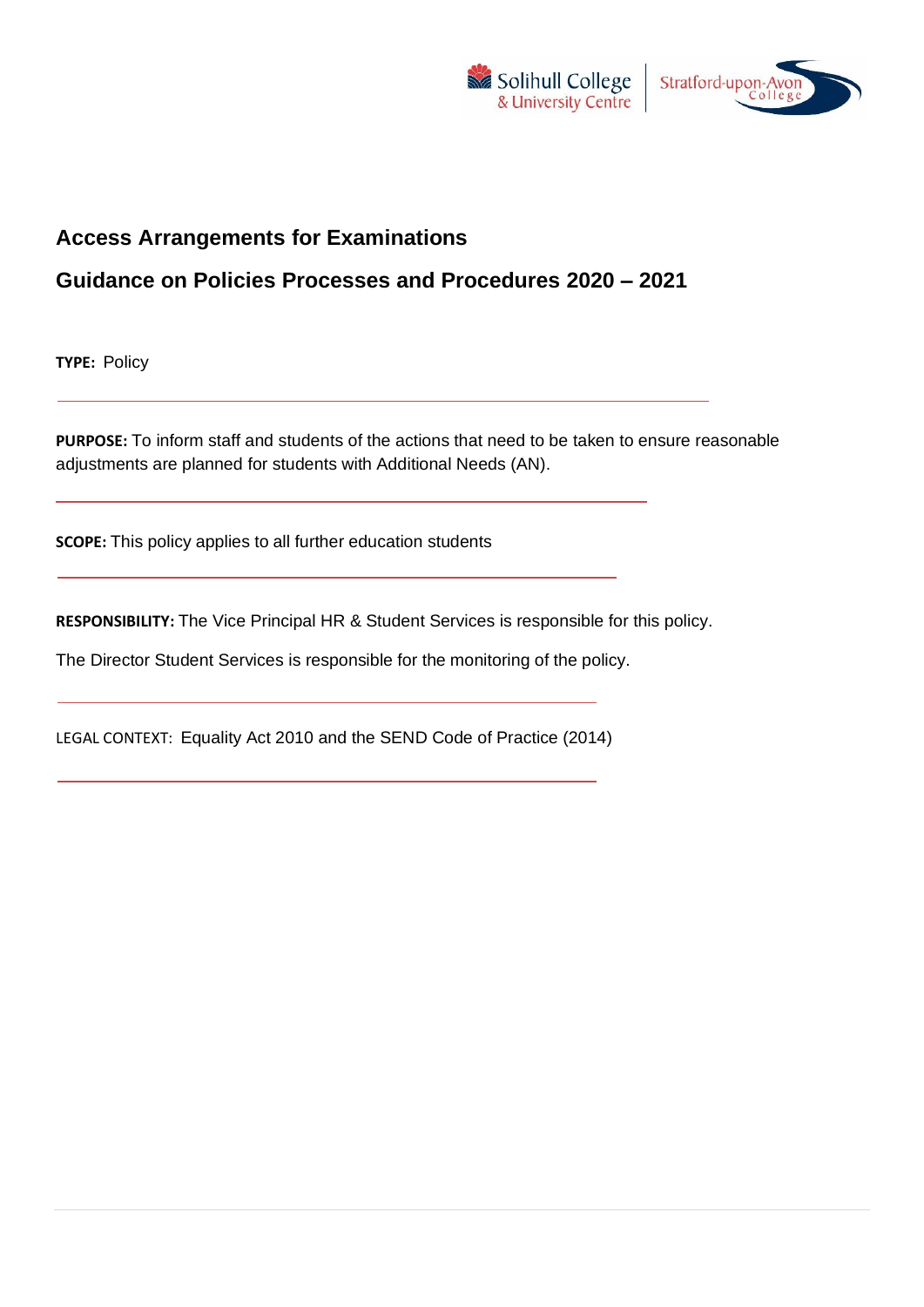# **Scope**

For the purpose of this process students must be identified as having Special Educational Needs and/or a Disability - as defined by the Equality Act 2010 and the SEND Code of Practice (2014), to be eligible for consideration for Access Arrangements for Exams (AA).

AA for Exams are provided as part of the support offered to students who are assessed for additional learning support .

Access Arrangements (AA) are identified and planned for as part of the support offer.

AA for Exams are based on the individual needs of each candidate and must be conducive with encouraging independence; must not adversely affect the academic standard of the assessment and be effective use of College resources, to this end AA for Exams are not stand alone additional learning support and are provided in addition to other planned support.

#### **Purpose**

This document explains the actions that need to be taken to ensure reasonable adjustments are planned for students with Additional Needs (AN).

Solihull College and University Centre, Stratford Upon Avon College campuses and sites used for learning and assessment are known as the Centre within this and other documents related to AA for Exams.

**NB**: The phrase 'Additional Need' (AN) is an umbrella term, used to incorporate ALL students **known** to have a disability, medical condition or learning need, which is formally assessed.

## **What are Access Arrangements for Exams?**

Access Arrangements for Exams are a range of additional learning support strategies that are implemented after initial assessment and determining support for learning as part of an ISP. AAs cannot be put in place for exams until 'normal way of working' in the classroom is established. This is to ensure that a learner is not disadvantaged during exams and timed assessments but must 'mirror' support in class. Access Arrangements are intended to give candidates with a Disability, Learning Difficulty or medical condition equal opportunity to demonstrate their skills, knowledge and understanding, however, they are not automatic and have to be approved by the exam board/validating body. Access Arrangements should not take away the candidates ability to be as independent as possible. in timed assessments.

Procedures and practices are governed by the Centre's statutory duty to make reasonable adjustments under guidelines produced by the Joint Council for Qualification JCQCIC). (http://www. JCQCIC .org.uk/exams-office/general-regulations).

Some arrangements do not require formal approval or evidence of processing scores but will require evidence of 'normal way of working' (NWOW) at the Centre (within College) and individual learning needs reported accurately, with additional information i.e. medical note; ISP; DSA or EHCP used to determine support is appropriate.

Approval for Access Arrangements for controlled/timed assessments will be planned and implemented where there is documented evidence that learners' needs significantly affect their performance and the arrangements are in line with individual Exam Board and validating bodies policies and practices.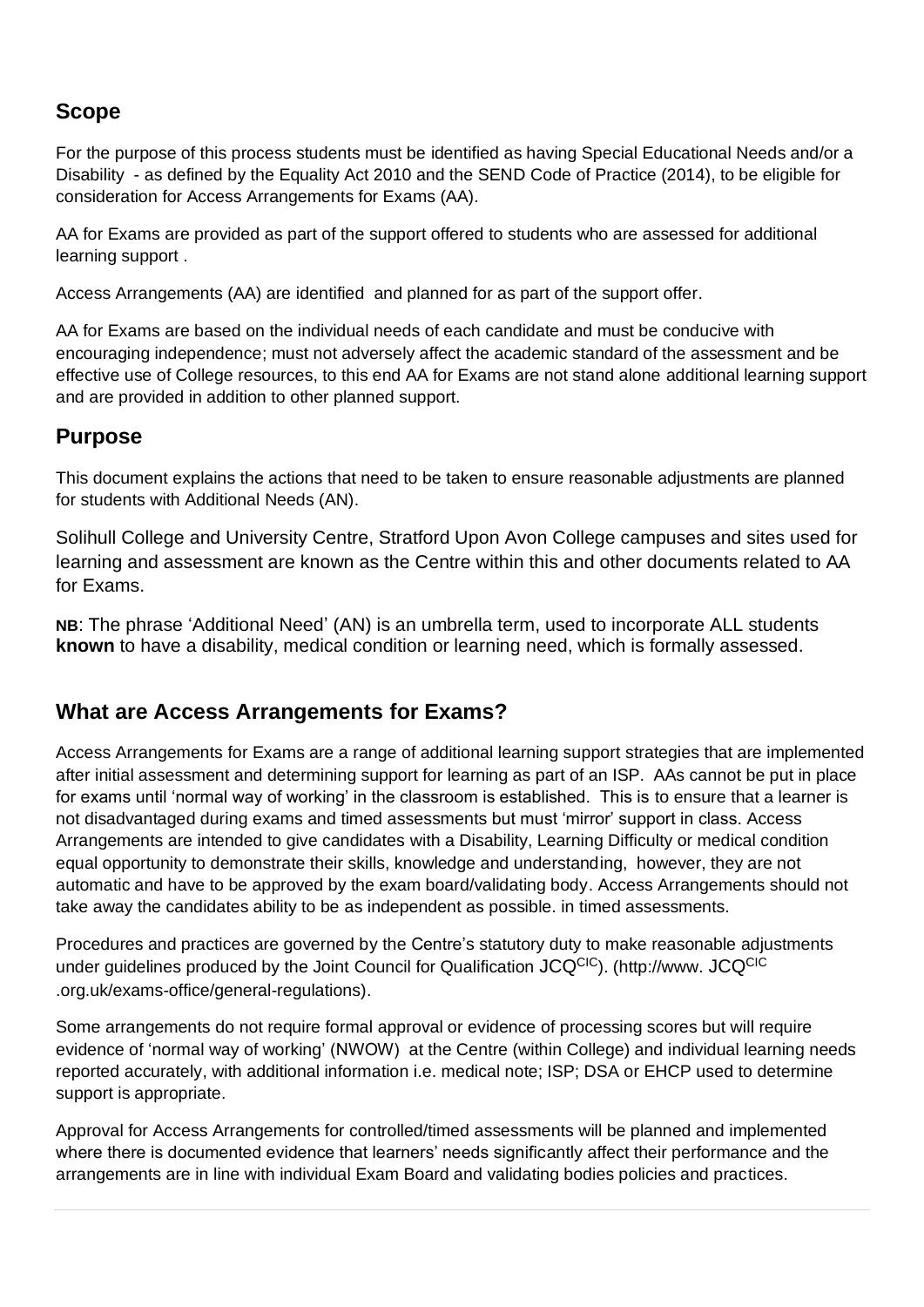Access Arrangements are applied for annually, although they can be approved for up to 2 academic years, as a Centre, we ensure that they are appropriate and relate to differences to NWOW by updating supporting information annually, usually at the start of the new academic year.

It is not permissible to transfer AA for Exams from other centres, as AA for Exams must be NWOW at this Centre. Historically, there has been confusion over transferring AA for Exams from school, other centres and between subject areas at the Centre, therefore, each application is considered on it's merit, taking in to account the candidate's needs and academic rigour of the exam/assessment and cannot be considered in any way as automatic.

#### **Overview**

- The Senior Leadership Team are responsible for the whole college SEND provision including AA for Exams.
- To maintain standards of good practice and protect academic standard the Centre refers to the current JCQCIC Regulations and Policy(s) in the first instance
- The AN/Dyslexia Support Tutor will inform the SENCo and report when AA for Exams are to be planned for
- Personal Tutors/subject teachers and learning support staff can make recommendations via a referral to the Additional Needs Team and David Wedgbury – AN Manager
- The Disability Officer /SENCo will ensure there is appropriate evidence for a candidate's AA request to be made
- Submitting completed AA applications to the awarding bodies for approval is the responsibility of the Exams Officer.
- Rooming and Invigilation for AA candidates will be arranged by the Exams Officer ( but cannot be arranged for mock exams/in class timed assessments).

#### **Access Arrangements for Exams:**

**Scribe (S)**: a trained member of staff who writes for the student. The student will dictate their answers. The scribe will write exactly what they say. A Scribe is not provided for online or MC exams or where the candidates ability to write English is being assessed. The Candidate may be expected to spell technical or vocationally specific vocabulary. The Scribe has to complete a Scribe Report after every exam, detailing what information was scribed and what information was the candidates own work. In some instances, UOWP (see below) will be recommended rather than a Scribe, this is to encourage independence and to replicate NWOW in the classroom, as very few students have a notetaker in class.

**Reader (R)**: a trained member of staff who will read the question and any relevant written text. The student will then write the answer/s themselves. A Reader is not provided for online or MC exams or where the candidates ability to read English is being assessed. On occasions the use of an Exam Reading Pen or Reading Software is recommended in place of a Reader, as very few students have LSA support in class for reading.

**Computer Reading Software (R&W)**: The Centre launched Read & Write Text Help Gold (R&W) as 'JCQCIC recommended software' to replace a human reader in exams. The software may not be compatible with software for some online exams, however .PDF question papers are available for most exams and this can also include some online exams to enable the use of R&W.

**Use of a Word Processor (UOWP)**: access to a computer for an exam so the student can word process answers. Spelling and grammar checks may have to be disabled, however where students 'qualify' for a scribe in exams, spellchecker is enabled.

**Extra Time (ET)**: students may be entitled to an allowance of 25% extra time. The Centre SENCo is required to consider SRBs in place of extra time. In some exceptional circumstances students may be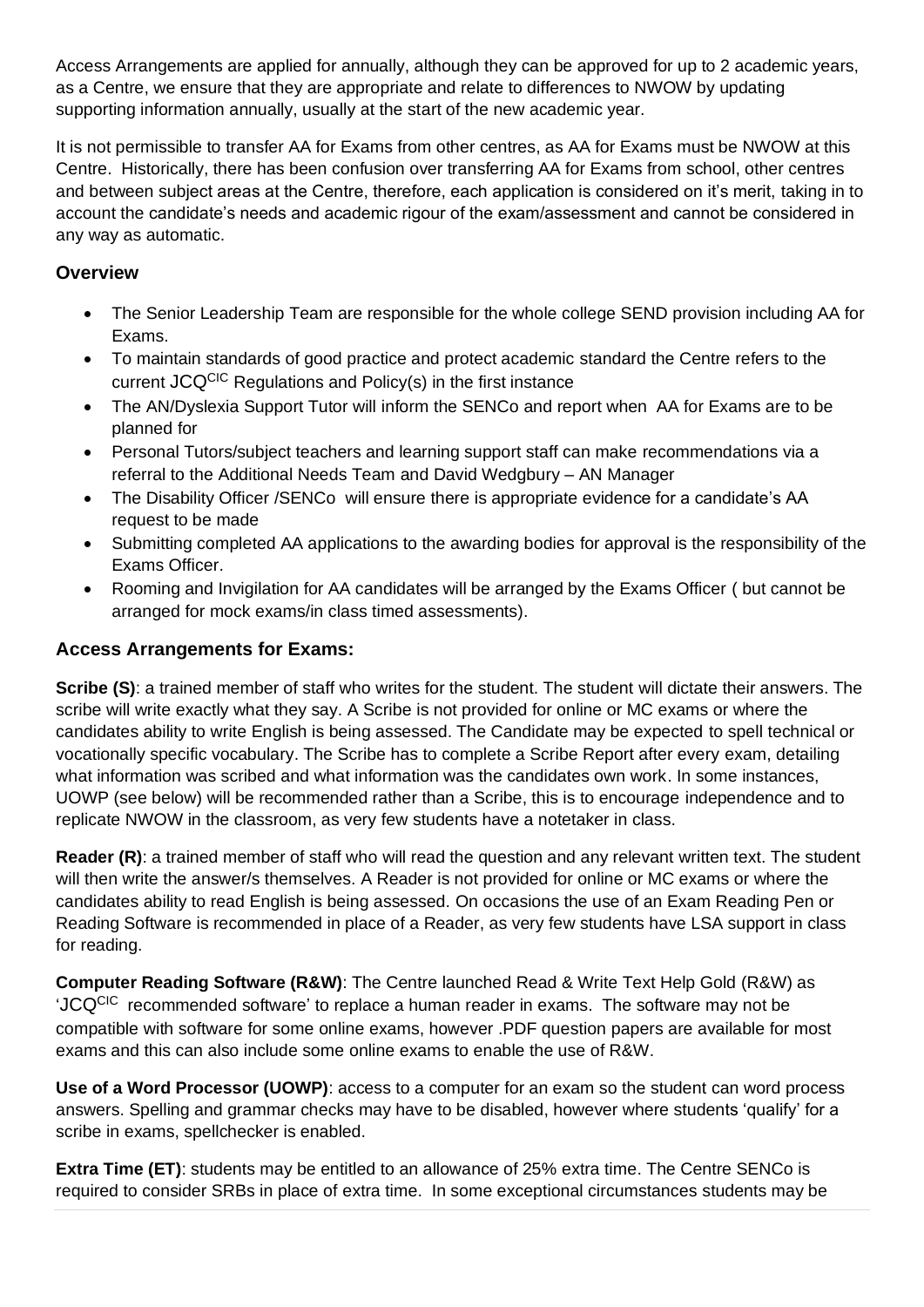entitled to an allowance of up to 50%, this is automatically rejected when applying on AAO and will need to be resubmitted with robust and detailed evidence of significant need.

**Supervised Rest Breaks (SRB)**: where students are permitted to stop for short break/s during the exam and the time stopped is added to the finish time. SRB are not usually available for 'short' Multiple Choice online exams.

**Prompter (P)**: where a student has little sense of time or loses concentration easily, a trained member of staff can prompt the student by tapping the desk; getting eye contact or with a permitted phrase to refocus, no other support is permitted i.e. advise the student to move on to the next question or indicate how much time is left, again Prompters are not usually available for 'short' Multiple Choice online exams.

**Personal Assistant (PA)** for candidates with a Physical Disability or impaired vision, in exceptional circumstances and where the student has support in class to access learning

**Discrete/Separate Room (DR)**: can be arranged for students with a medical or psychological condition or who are assigned a scribe/reader/use of WP or prompter and their use may disrupt other candidates. This is not a sole occupancy room.

**Sole Occupancy Room (SO):** some candidates can be adversely affected by or sensitive to their surroundings to the extent that they may be significantly disadvantaged in a room with other candidates.

**Adapted Paper**: coloured paper, enlarged text, Braille or Language Modified paper may be provided for students not able to access the assigned exam format. A modified (PDF) exam paper is required where R&W is used.

**Professional Communication Support - BSL/SSE Interpreter**: for D/deaf students whose normal way of working is with the support of BSL/SSE support. BSL support can only sign the instructions and not the exam paper for parts of exams testing English reading and comprehension.

Use of Reading Pen, Coloured overlays and Read Aloud are also available and are identified as suitable if a Reader is not the candidates NWOW.

Other alternative and exceptional AA can be applied for, see JCQ CIC Regulations 2020-2021.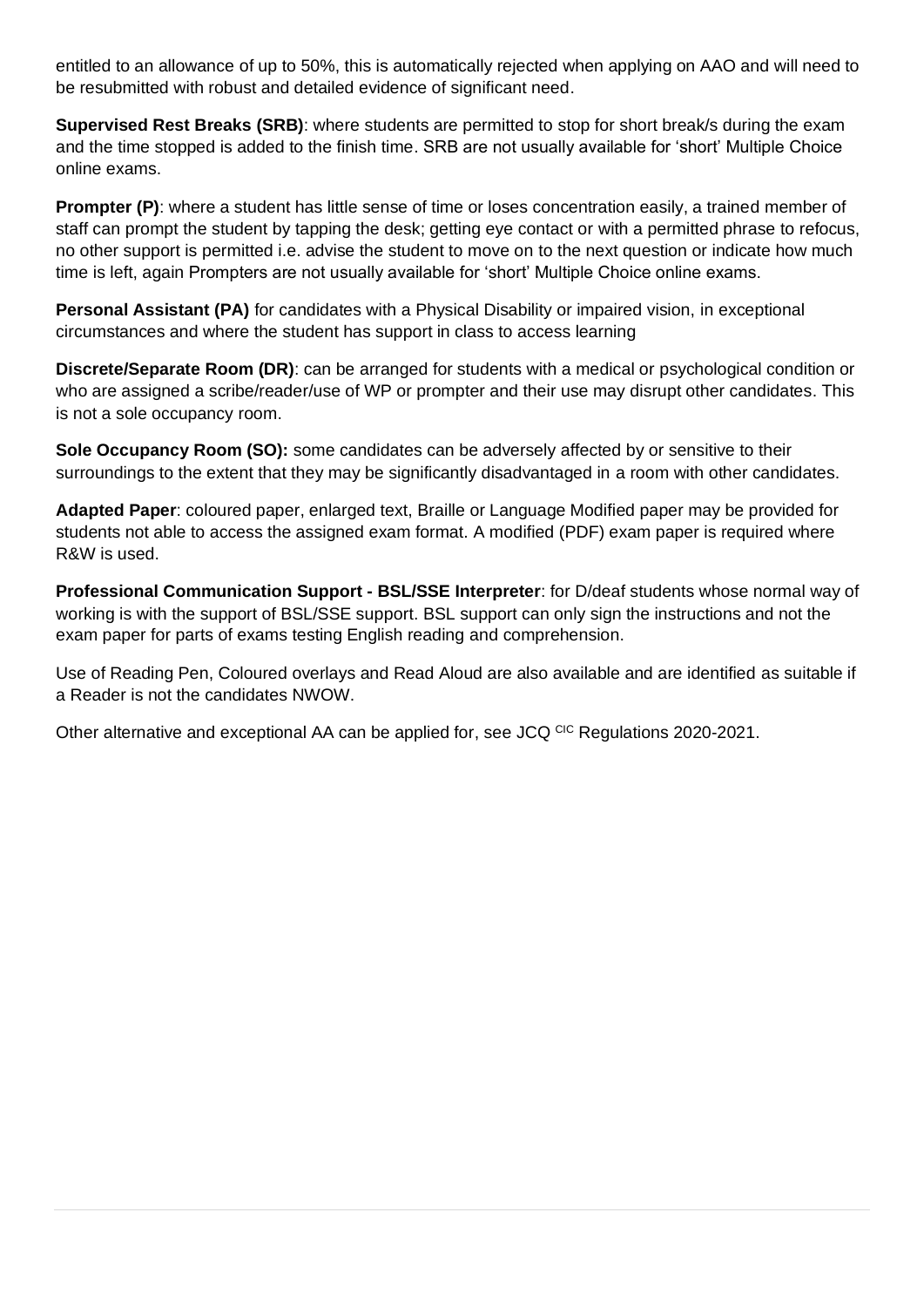# **When might a student be given approved Access Arrangements?**

| <b>Scribe</b><br>May not be<br>appropriate in 'short<br>online or multiple<br>choice exam                                     | Where there is a physical impairment or where the candidates writing is<br>illegible and may hamper ability to be understood or after assessment there is<br>a standardised score of 84 or below in a test delivered by a Specialist<br>Assessor (100 is the average)                                                                                                                                                                                                                                                                                                     |
|-------------------------------------------------------------------------------------------------------------------------------|---------------------------------------------------------------------------------------------------------------------------------------------------------------------------------------------------------------------------------------------------------------------------------------------------------------------------------------------------------------------------------------------------------------------------------------------------------------------------------------------------------------------------------------------------------------------------|
| <b>Reader</b><br>May not be<br>appropriate in 'short<br>online or multiple<br>choice exam                                     | Where a candidate has a sensory impairment or processing difficulty, i.e. is<br>blind or visually impaired or there is significant evidence that the candidate<br>struggles to engage with written materials without support in class                                                                                                                                                                                                                                                                                                                                     |
| Use of Word<br><b>Processor</b><br>(UOWP)                                                                                     | Where there is a physical or processing impairment and handwriting is illegible<br>and may hamper the candidate's ability to be understood or writing speed<br>affects the ability to complete the exam in the allotted time. If a WP is to be<br>used in place of a Scribe, then assessment must show a standardised score<br>of 84 or below in a test delivered by a Specialist Assessor (100 is the<br>average). See also the Word Processor Policy 2019-2020.                                                                                                         |
| <b>Extra Time 25%</b><br>May not be<br>appropriate in 'short<br>online or multiple<br>choice exam                             | Where a student's ability to process information is slower than average<br>Assessment must show a standardised score of 84 or below in a test delivered<br>by a Specialist Assessor (100 is the average).<br>Requests for 50% ET are automatically rejected on application by JCQ, so this<br>arrangement will require considerable evidence, including 2 separate<br>processing assessment scores of below 69 reported by a Specialist Assessor.<br>Specific evidence in an EHCP or DSA report must be accompanied by a letter<br>from the SENCo justifying the request. |
| <b>Supervised</b><br><b>Rest Breaks</b><br>(SRBs)<br>May not be<br>appropriate in 'short<br>online or multiple<br>choice exam | 1, 2 or 3 x 10 minute Supervised Rest Breaks are available where a student<br>has significant problems concentrating or performing tasks for extended<br>periods of time; to relieve anxiety or fatigue and is now the recommended<br>option from the Exam Boards before considering extra time. Time Out<br>procedures are indicative evidence of 'normal way of working'. SRBs are not<br>appropriate for a 'short online or multiple choice exams.<br>A new application for SRBs needs to be made annually to ensure that SRBs<br>remain the candidates NWOW.          |
| <b>Prompter</b> May not<br>be appropriate in<br>'short online or<br>multiple choice exam                                      | For a student who loses concentration/focus, and is not aware of time, a<br>Prompter may be appropriate, however in most cases they are not provided<br>for 'short or online' or 'multiple choice exam'                                                                                                                                                                                                                                                                                                                                                                   |
| Use of ICT<br><b>R&amp;W/Reading</b><br><b>Pens/Magnifier</b><br>etc.                                                         | Provided as normal way of working and where a Reader or Scribe is not<br>permitted or where a candidate opts to not use a Reader or Scribe<br>Evidence of NWOW must be available for approval for use in exams.                                                                                                                                                                                                                                                                                                                                                           |
| <b>Support for</b><br>D/deaf<br><b>Students</b>                                                                               | Students whose usual way of working in the classroom requires a<br>BSL/SSE Interpreter a formal request for AA for exams is still required<br>for exams.                                                                                                                                                                                                                                                                                                                                                                                                                  |
| Use of<br><b>Bilingual</b><br><b>Dictionary</b>                                                                               | Requests from students whose first language is not English, who wish<br>to use a bilingual dictionary, must be made directly to the SENCo.                                                                                                                                                                                                                                                                                                                                                                                                                                |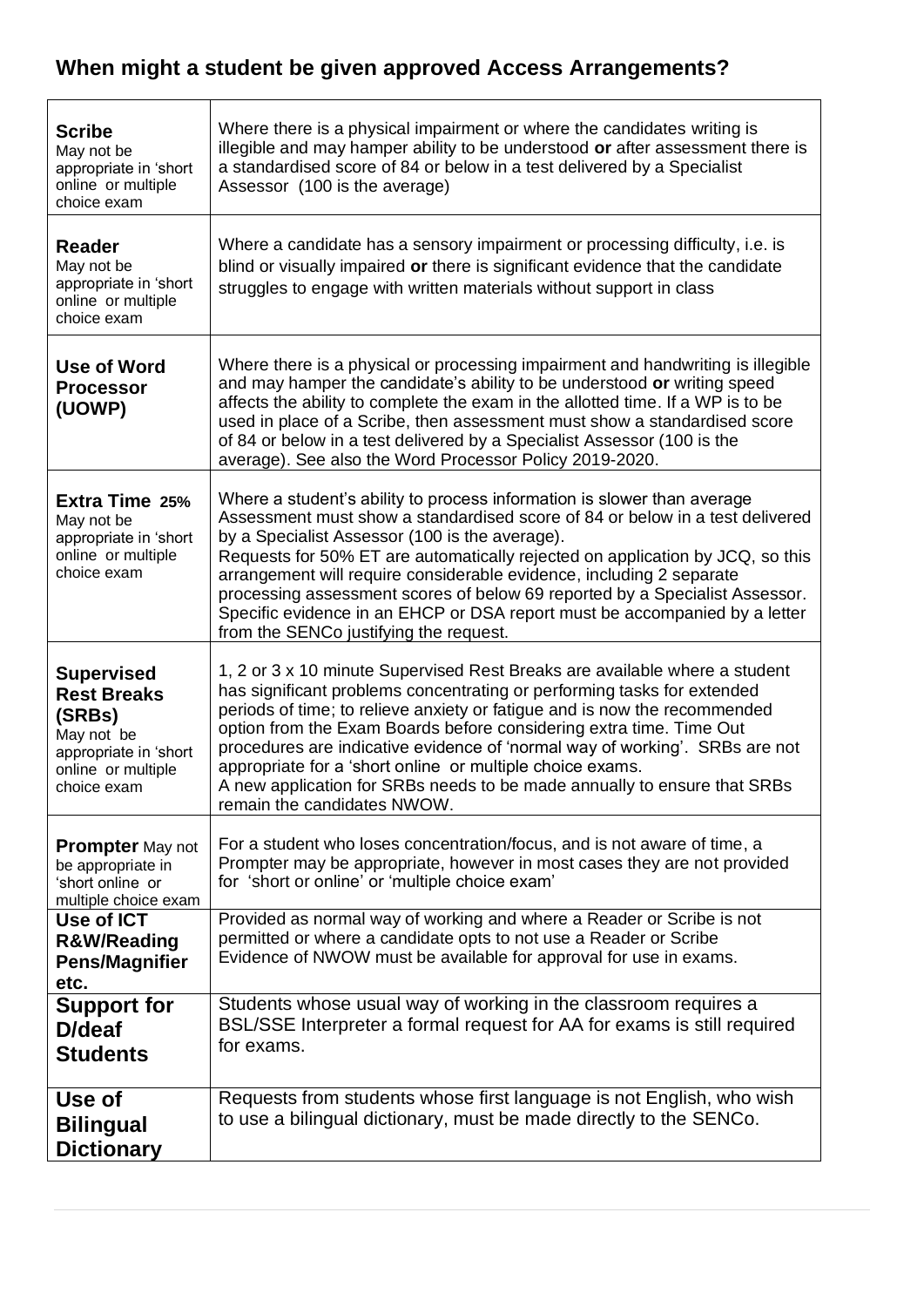# **How is a student be identified for consideration for Access Arrangements?**

- EHC Plan indicating a history of need **and** normal way of working in class
- Initial assessment with an AN/Dyslexia Support Tutor following a referral from Personal Tutor/tutor
- Dyslexia Assessment/ Screening identifying a possible learning difficulty such as Dyslexia/SpLD
- DSA recommendations (for HE students only)
- Evidence of a significant medical/MH condition or LD/D affecting performance in timed assessments
- Sudden illness/injury likely to affect performance in timed assessments (must provide medical evidence but usually not a GP letter).

# **How do tutors, students and parents know when Access Arrangements have been requested and approved?**

- Tutors and students have a copy of the Individual Support Plan (ISP) which indicates support and confirms in class support which is identified as Normal Way of Working (NWOW).
- The Exam Team update ProSolutions where approval is given.

# **Malpractice Noncompliance and Regulations**

**It is considered malpractice or maladministration for AA for Exams to be provided without assessing need, planning for and seeking approval prior to the exam(s), failure to comply can result in sanctions for the Centre, staff involved and disqualification for the candidate.**

**All staff – Invigilators, Readers, Scribes and other staff providing support in exams must have undertaken updated (annual) JCQ approved training, be briefed and understand their specific role and comply with AA for Exams policies, practise and processes.**

**Subject teaching staff cannot support individuals in an exam where the candidate is undergoing assessment in that specialist subject , i.e. a GCSE English tutor cannot support a candidate as a Reader or Scribe for GCSE English exams.**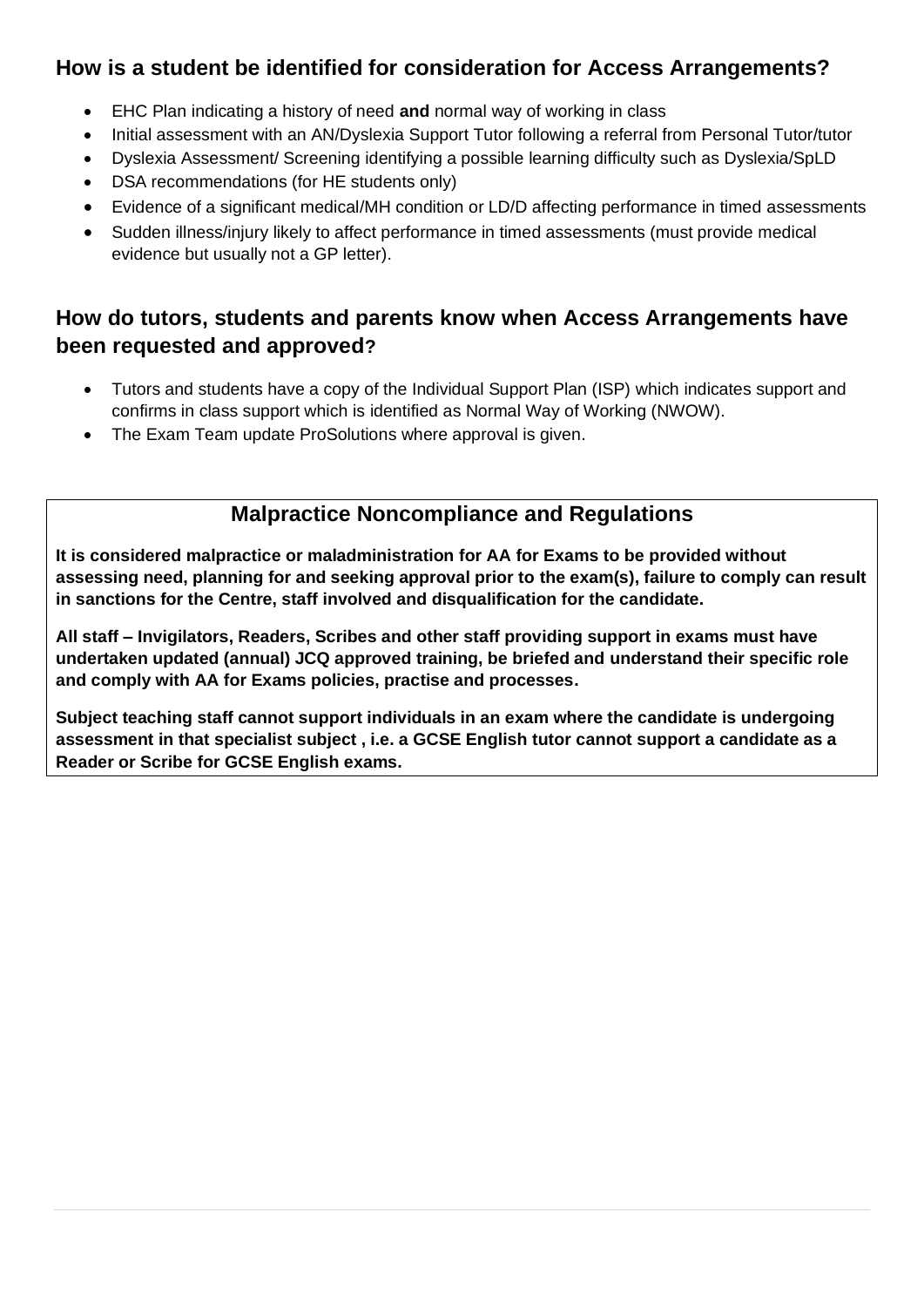## **What are the current date deadlines for requests?**

Deadlines for applications are published by JCQ<sup>CIC</sup> but for other exams the Centre usually require 8 **weeks notice before the exam due date**, therefore it is essential that requests are reported as soon as possible.

For 'Short courses or 'Fast Track Functional Skills' discretion is given, however staff must have discussed in class support and referred the student for Additional Needs Support, as part of the selection/interview process to enable resources to be available for exams.

| <b>Exams &amp; Series</b>                                                                                  | <b>Details</b>                                                                                        | <b>College</b><br><b>Deadline</b>                                                                   | <b>JCQ Deadline</b>                                               |  |
|------------------------------------------------------------------------------------------------------------|-------------------------------------------------------------------------------------------------------|-----------------------------------------------------------------------------------------------------|-------------------------------------------------------------------|--|
| November 2020<br><b>GCSE Resits</b>                                                                        | Final date for<br>requesting modified<br><u>papers</u>                                                | <b>ASAP</b>                                                                                         | 4 <sup>th</sup> September 2020                                    |  |
| November 2020<br><b>GCSE Resits</b>                                                                        | Final date for<br>requesting ALL other<br><b>AAs</b>                                                  | <b>ASAP</b>                                                                                         | 1 <sup>st</sup> November 2020                                     |  |
|                                                                                                            | Under no circumstances can applications be processed after these dates for<br><b>GCSE resit exams</b> |                                                                                                     |                                                                   |  |
| <b>January 2021 Series</b>                                                                                 | Final date for all<br>applications for AAs<br>for BTec and OCR                                        | <b>ASAP</b><br>(Exams Officer<br>to confirm)                                                        | 21 <sup>st</sup> October 2020                                     |  |
| <b>June 2021</b><br><b>GCSE exams</b>                                                                      | Final date for<br>requesting modified<br>papers for GCSE<br>exams                                     | 26th February<br>2021                                                                               | 31 <sup>st</sup> March 2021                                       |  |
| <b>June 2021</b><br><b>GCSE exams</b>                                                                      | Final date for ALL<br>other AAs for GCSE<br>exams                                                     | <b>ASAP</b><br>(Exams Officer<br>to confirm)                                                        | 31st March 2021*                                                  |  |
| *Under no circumstances can applications be processed after this date for GCSE<br>exams                    |                                                                                                       |                                                                                                     |                                                                   |  |
| Term 1, Term 2 and<br>Term 3 – online and<br>other<br>exams/assessments                                    | including C&G<br>/OCR/VTCT/AAT and<br>other BTec<br><b>Examinations and</b><br>Assessments            | 21 <sup>st</sup> February<br>2021 or 8<br>weeks prior to<br>exam date,<br>(whichever is<br>soonest) | 6 weeks prior to exam<br>or as published by the<br>various Boards |  |
| All Access Arrangements must be evidenced as the candidate's Normal<br><b>Way of Working at the Centre</b> |                                                                                                       |                                                                                                     |                                                                   |  |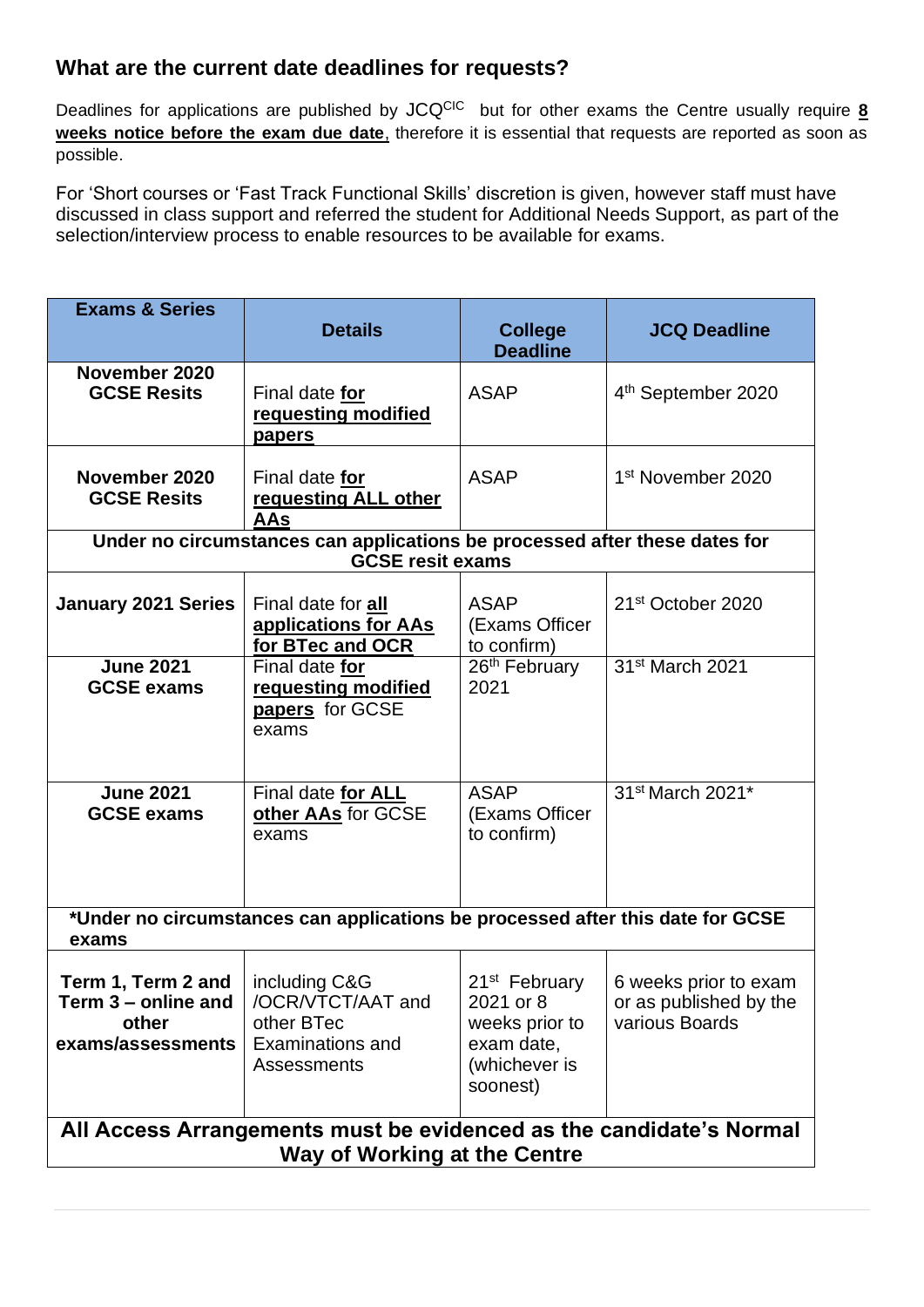# **Access Arrangements for Exams - Application Process**

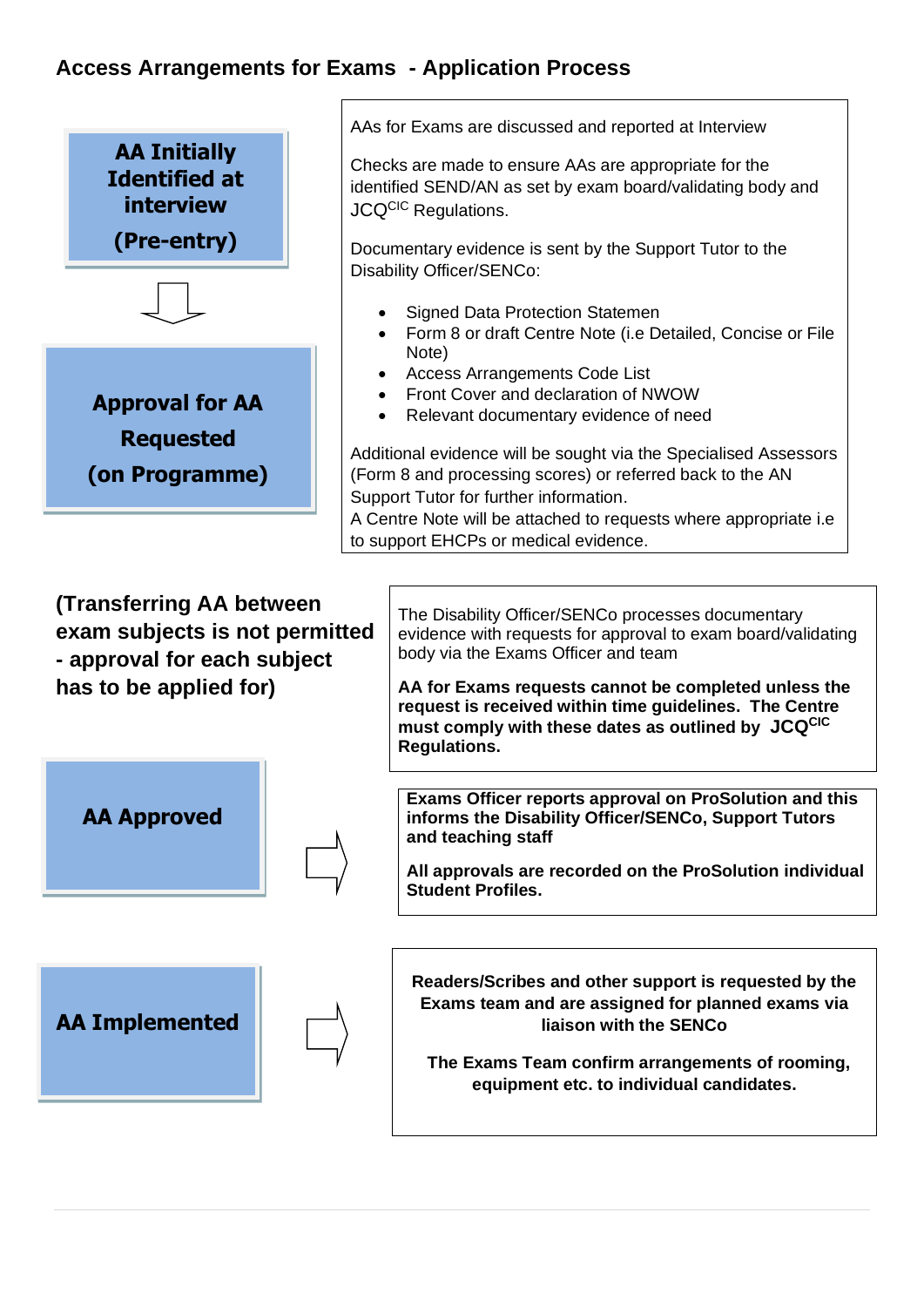# **New 2020-2021 SharePoint/Teams Process**

**AA Packs** are now provided to the SENCo and finalised within the Exams Team processes via E-folders for individual candidates and all AA evidence is stored electronically.

| <b>No Hub</b>   Log in                  | Microsoft Office Home<br>AA Applications - Stage 2-Applice X<br>$\times$<br>$\times$                                                                 |                   | <b>M</b> DRAFT AA for Exams.docx | $\times$ +       |                                                     |                                      | σ<br>$\times$                           |
|-----------------------------------------|------------------------------------------------------------------------------------------------------------------------------------------------------|-------------------|----------------------------------|------------------|-----------------------------------------------------|--------------------------------------|-----------------------------------------|
| C<br>≏<br>←                             | ■ studentssolihullac.sharepoint.com/sites/Examsteams/Shared%20Documents/Forms/AllItems.aspx?RootFolder=%2Fsites%2FExamsteams%2FShared%20Documents%2F |                   |                                  |                  |                                                     | ☆                                    | $\boldsymbol{\Theta}$                   |
| m<br><b>SharePoint</b>                  | ρ<br>Search this library                                                                                                                             |                   |                                  |                  | $\Box$                                              | ි                                    | $\left( \frac{1}{2} \right)$            |
| <b>AA Applications</b><br>Private group |                                                                                                                                                      |                   |                                  |                  |                                                     | $\bigstar$ Following<br>A 16 members |                                         |
| Home                                    | 日 Edit in grid view 企 Share © Copy link ↓ Download 및 Add shortcut to OneDrive …                                                                      |                   |                                  |                  | $\times$ 1 selected $\equiv$ All Documents $\times$ | 7 O                                  | ↗                                       |
| Conversations                           |                                                                                                                                                      |                   |                                  |                  |                                                     |                                      |                                         |
| <b>Documents</b>                        | Documents $\ge$ General $\ge$ Stage 2-Applications ready for SENCO sign off                                                                          |                   |                                  |                  |                                                     |                                      |                                         |
| Shared with us                          | n<br>Name $\vee$                                                                                                                                     | Modified $\vee$   | Modified By $\vee$               | File Size $\vee$ | notes $\vee$                                        |                                      | $+$ Add columr                          |
| Notebook                                | $\bullet$<br>AA advice needed for pr $\Box$<br>고                                                                                                     | October 15<br>- 9 | Julie Barson                     | 2 items          |                                                     |                                      |                                         |
| Pages                                   | AAT New Students                                                                                                                                     | October 12        | Claire Senior                    | 1 item           |                                                     |                                      |                                         |
| Site contents                           | <b>AAT Returners</b>                                                                                                                                 | October 12        | Claire Senior                    | 1 item           |                                                     |                                      |                                         |
| Recycle bin                             | <b>BTEC New Students</b>                                                                                                                             | October 12        | Claire Senior                    | 17 items         |                                                     |                                      |                                         |
| Edit                                    | <b>BTEC Returners</b>                                                                                                                                | October 12        | Claire Senior                    | 25 items         |                                                     |                                      |                                         |
|                                         | C&G New Students                                                                                                                                     | October 12        | Claire Senior                    | 4 items          |                                                     |                                      |                                         |
|                                         | C&G Returners                                                                                                                                        | October 12        | Claire Senior                    | 2 items          |                                                     |                                      |                                         |
| Return to classic SharePoint            | <b>GCSE New Students</b><br>$\leftarrow$                                                                                                             | October 12        | Claire Senior                    | 3 items          |                                                     |                                      | $\overline{\mathbf{v}}$<br>$\mathbf{r}$ |

This process is being piloted for all new applications and those requiring updating i.e returning students.

- **Stage 1** Re-enrolled students
- **Stage 2** Applications ready for SENCo sign off
- **Stage 3** Application ready for processing by Exams Team
- **Stage 4** Referred back to SENCo for further evidence
- **Stage 5** Approved and ready for planning AAs and for inspection.

## **E Folder process and gathering evidence for Access Arrangements.**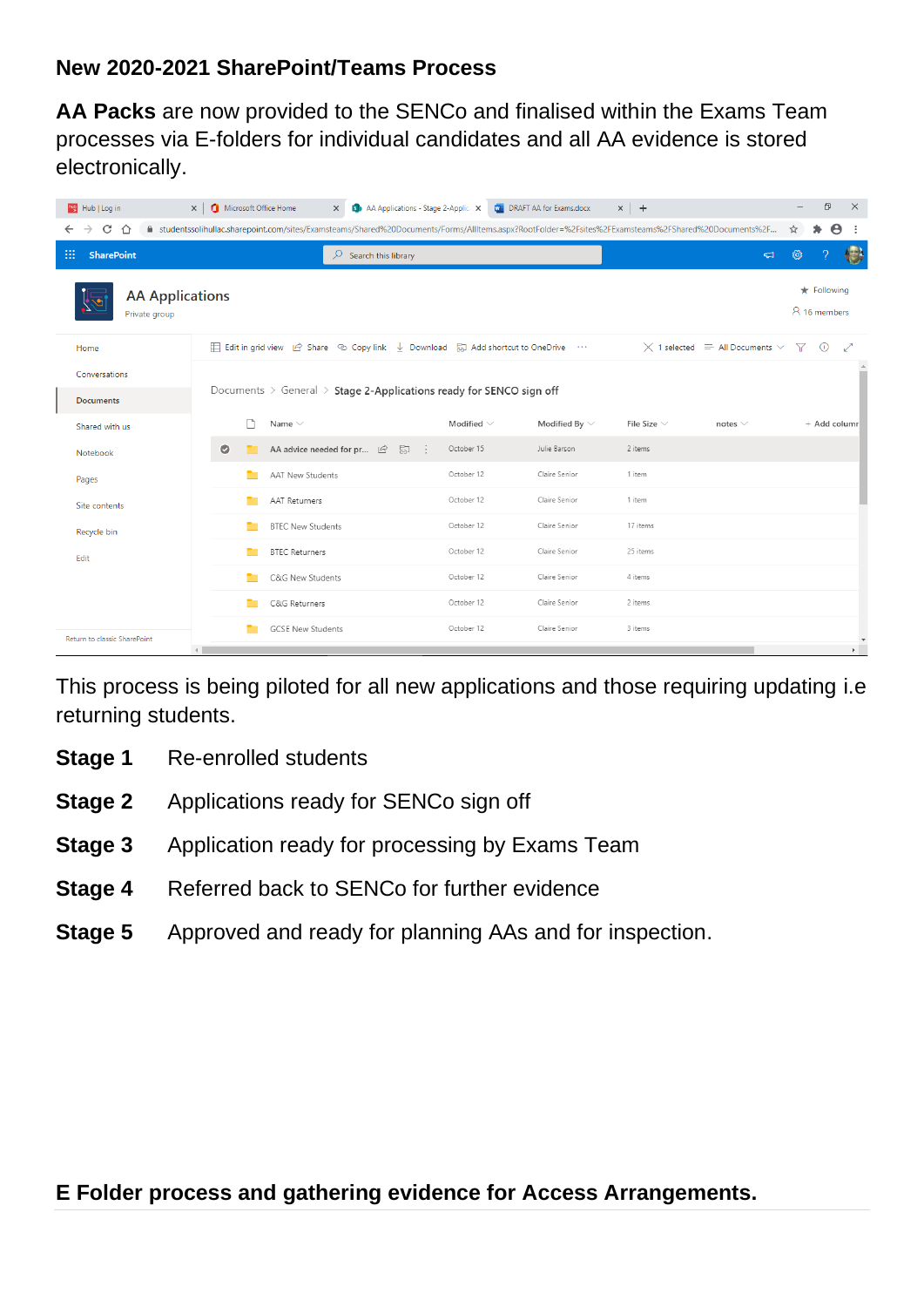AA Pack to be created and all documents saved and paper evidence scanned and saved to the students individual AA E-folder



## **Notes for AN Support Tutors and Dyslexia Support Tutors**

**FORM 8** – for referring students for assessment for **processing scores for Extra Time or Scribe ONLY** - **please email the AA pack with Form 8 – Part 1 completed** to Elizabeth Meredith who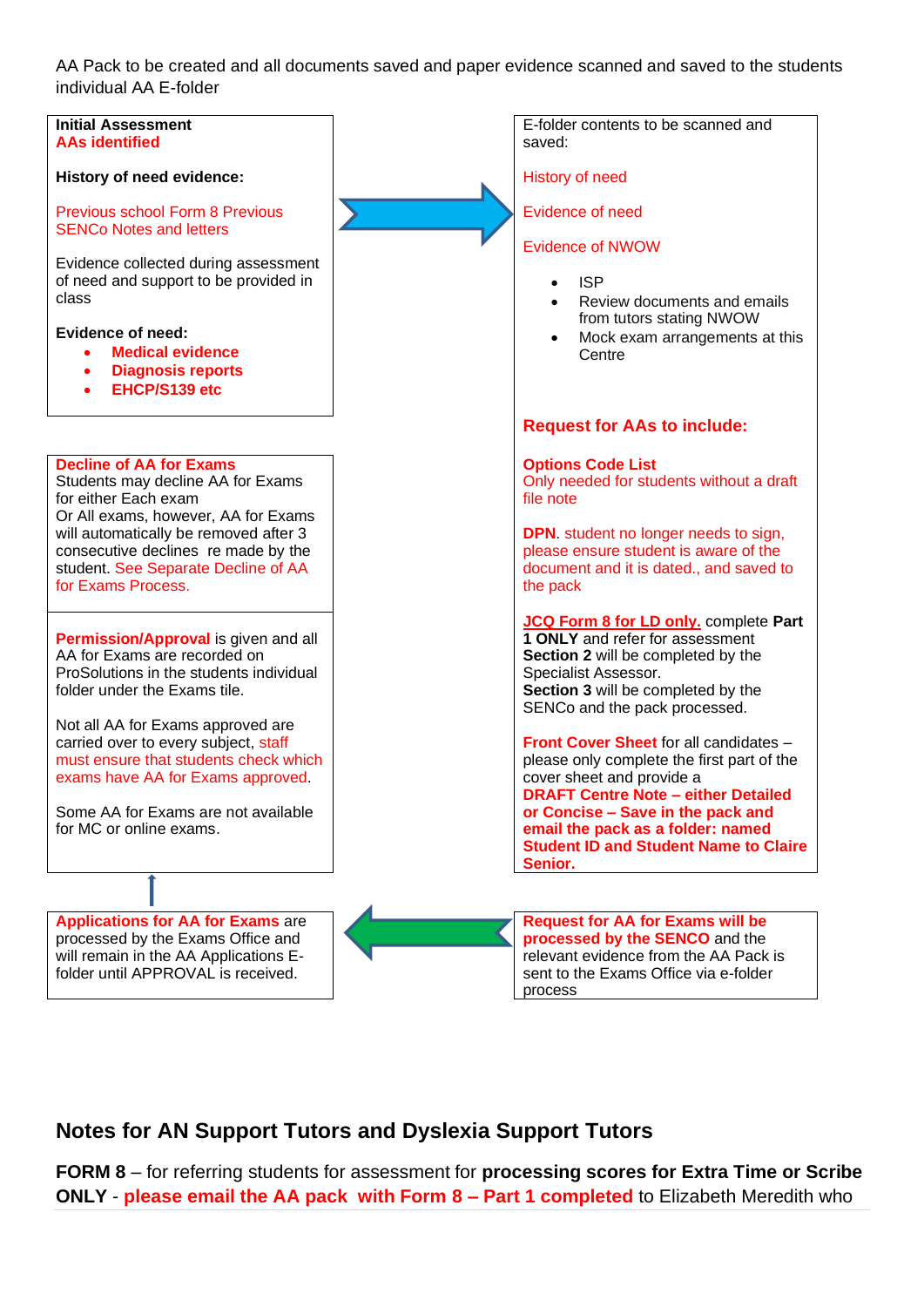will arrange an appointment with a Specialist Assessor (Dyslexia Support Tutor). Part 2 will be completed by the Assessor and Part 3 will be completed by the SENCo

**Form 8 is no longer required for a Reader. If this is the students NWOW this needs to be** requested on a **Centre Concise Note –** you can request an Exam Reading Pen, Read Aloud, ]Use of Computer Reader/R&W etc. here too as an alternative to a Human Reader 1:1 or Shared, if a Human Reader is not permitted by the Exam Board for certain exams.

For SRBs, Prompt, DR, Coloured paper, **Modified Paper**, UOWP, PA, Read Aloud/Exam Reading Pen (if this is NWOW) a **Centre File Note** is needed.

**A Centre Detailed Note** is required for students with an **EHCP/SEN Statement** (still current) or **students with a diagnosis of ASD, have complex needs – meet the 5 Conditions – (e.g SEMH and other diagnosis i.e. ADHD).**

All **Modified Papers** must be requested by the JCQ deadline for GCSE exams- which is earlier than the JCQ final deadline.

**RETURNING STUDENTS** Returning candidates may require a new application to Exam Boards–if their NWOW changes or they change course or qualification level. Please complete the **Front Cover for Returning Students** and attach amended documents and evidence in the pack:

- Front Cover
- ISP
- Evidence
- DPN
- AA Options List

Any queries please let me know.

Julie Barson – Disability Officer/SENCo Julie.barson@solihull.ac.uk

**Guidance for Internal Subject Specific Tests, Internally Validated Tests and Timed Classroom Assessments (BTec; Access to HE and HE Exams and Assessments)**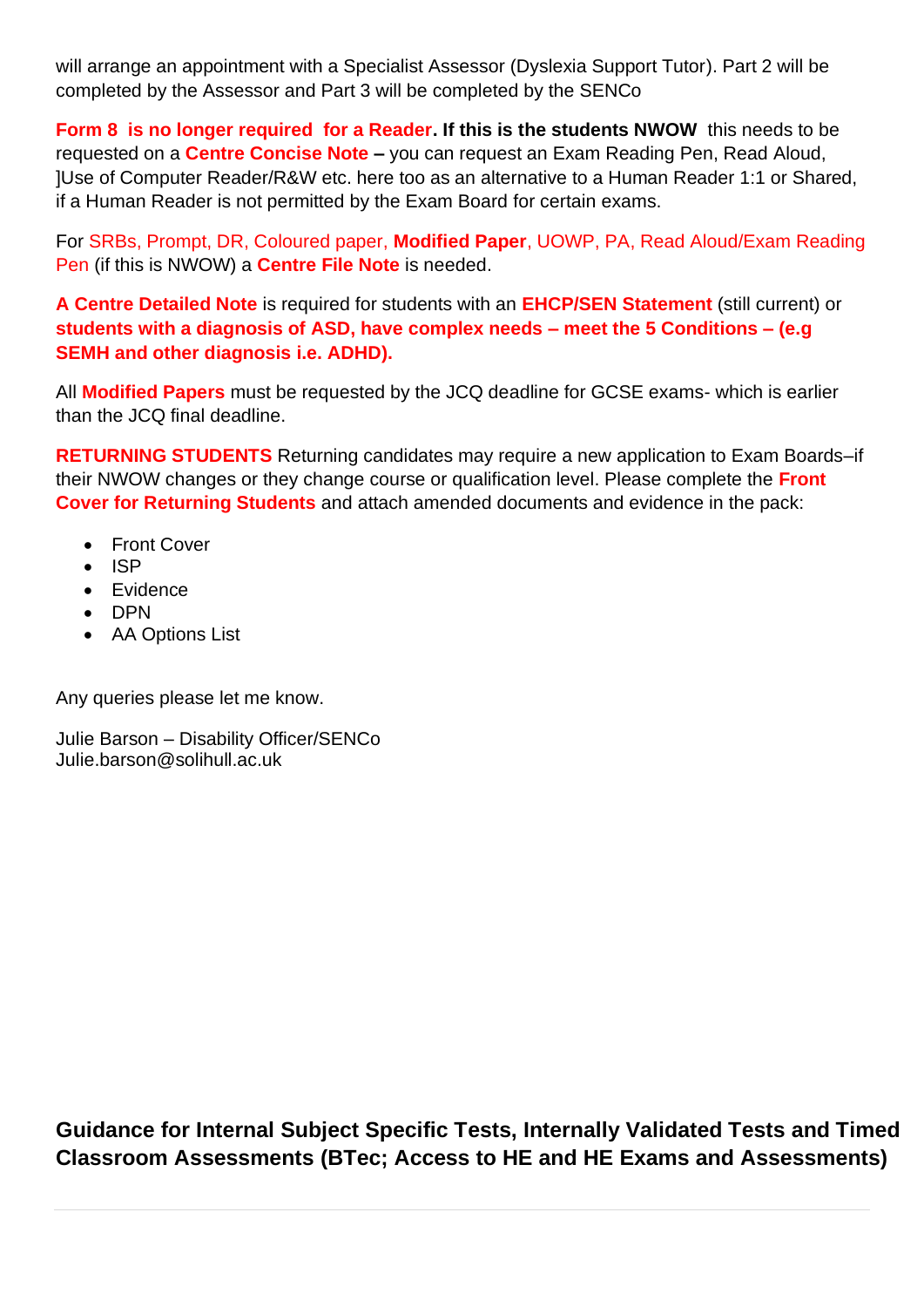Access Arrangements for internal subject specific tests and timed classroom assessments must mirror the support that is usually given to the student in the classroom. This is commonly referred to as 'normal way of working' (NWOW).

A minimum of 8 weeks notice (2 weeks for internal processing) must be given for an assessment and application for AAs, as late requests can be rejected.

Candidates who meet the definition of 'disability' within the Equality Act (2010) may need Reasonable Adjustment and therefore AA for Exams for in-class assessments must be considered, indeed we are duty bound to make these reasonable adjustments under the Act.

# **History of Need**

In some instances students report a history of need, where they have received approval for AA at other institutions. History of need does not entitle the student to receive newly approved AA at this Centre – secondly, Regulations have changed over the years and the Centre has to comply with current regulations, for further guidance please contact the Disability Officer/SENCo or refer to the JCQCIC Regulations for Access Arrangements for Exams (2020- 2021)

#### **Use of a Word Processor Statement (see also Word Processor Policy for Exams 2020-2021)**

Some students may need to use of a word processor during examinations.

For example, candidates with a learning difficulty, disability or medical condition which has a substantial and long term adverse effect on:

- The ability to write legibly
- the ability to affectively plan and organise responses when writing by hand
- speed of responding by writing.

The use of a word processor will not be granted to a candidate solely because he/she prefers to type, works faster on a keyboard, or because they use a laptop/PC at home.

In all cases the use of a word processor must reflect the candidate's NWOW within the Centre and be appropriate to the candidate's needs and be planned for, in line with processes for AA for Exams.

NB: a considerable number of candidates have historically declined AA for Exams for Maths and Science- particularly the use of a PC in GCSE Maths for example, as candidates often prefer to handwrite in their exams.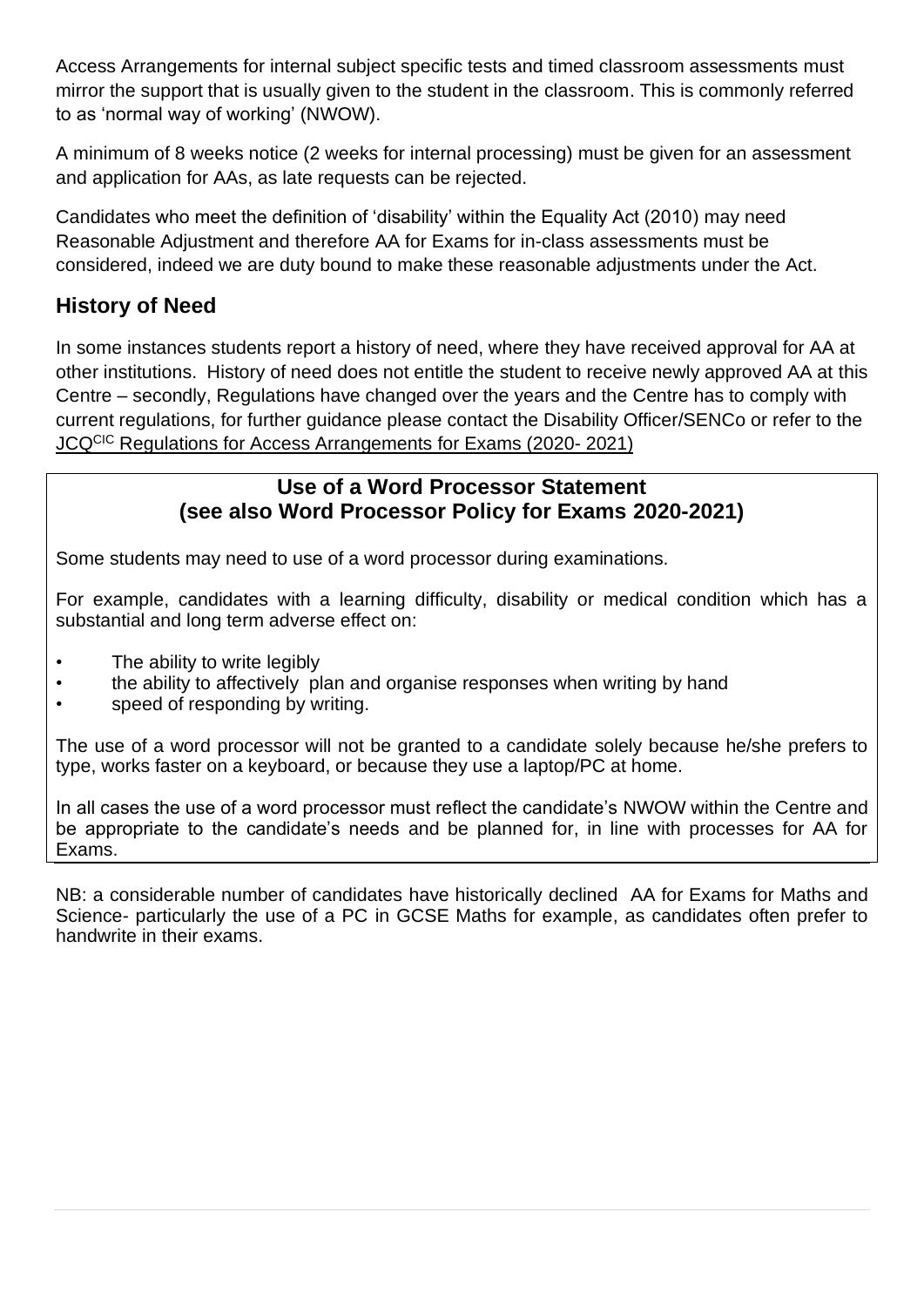# **Internal Subject Specific Tests, Internally Validated Tests and Timed Classroom Assessments & Mock Examinations**

| Student/                      |                                         |                               | <b>Centre Exams</b>      |
|-------------------------------|-----------------------------------------|-------------------------------|--------------------------|
|                               | <b>AN/Dyslexia</b><br><b>Disability</b> |                               |                          |
| <b>Curriculum Team</b>        | <b>Support Tutor</b>                    | Officer/SENCo                 | <b>Officer</b>           |
| <b>Discuss need at</b>        | <b>Ensure AAs are</b>                   | <b>Check AAs requests</b>     | <b>Check</b> documentary |
| earliest opportunity,         | discussed for in-class                  | meet JCQCIC                   | evidence and seek        |
| i.e. at selection             | and timed                               | Regulations                   | approval for AAs,        |
| interview                     | assessments and                         |                               |                          |
|                               | where needed are                        | <b>Request Update of</b>      | <b>Monitor</b> and make  |
| <b>Provide documentary</b>    | recorded for                            | <b>Processing Scores or</b>   | recommendations for      |
| evidence of need              | processing                              | other evidence where          | future planning of AA    |
|                               |                                         | appropriate                   |                          |
| Refer student to the          | <b>Check AAs are</b>                    |                               | NB:                      |
| <b>Additional Needs</b>       | appropriate for the                     | Determine appropriate         | <b>The Exams Officer</b> |
| <b>Team</b> for in class      | identified need and                     | AA for Exams in line          | and Team do not          |
| support assessment*           | exam/test.                              | with the given                |                          |
|                               |                                         | assessment, exam              | provide rooms or         |
| <b>Personal/subject</b>       | <b>Ensure documentary</b>               | criteria and JCQCIC           | invigilation for in      |
| <b>Tutor</b>                  | evidence is forwarded                   | Regulations                   | class, mock or           |
|                               | to Disability                           |                               | classroom timed          |
| <b>Check AA have been</b>     | Officer/SENCo for                       | <b>Process the AA Pack</b>    | assessments.             |
| considered and                | processing                              | and forward documentary       |                          |
| requested via the AN          |                                         | evidence to the Exams         |                          |
| <b>Support Tutor</b>          | <b>Inform Personal Tutor</b>            | Team                          |                          |
| when planning or              | and student AA                          |                               |                          |
| arranging timed               |                                         | <b>Exam Resource</b>          |                          |
| assessments                   | approved/arranged                       | <b>Allocation - Ensure</b>    |                          |
|                               |                                         | resources are requested       |                          |
| <b>Inform AN Support</b>      | Review normal way                       | for AA and implemented        |                          |
| Tutor of any changes          | of working and check                    | to meet need                  |                          |
|                               | AA still appropriate.                   |                               |                          |
| <b>Subject Tutor</b>          |                                         | <b>Liaise</b> with tutors and |                          |
| <b>Provide Invigilators</b>   | <b>Complete Decline of</b>              | others on Regulations         |                          |
|                               | AA as appropriate and                   | and criteria for AA for       |                          |
| and plan rooming etc          | pass form on to                         | Exams                         |                          |
| for mock exams and in         | <b>Disability</b>                       |                               |                          |
| class assessments             | Officer/SENCo                           | Provide appropriate           |                          |
|                               |                                         | training and awareness        |                          |
| <b>Liaise with Disability</b> |                                         | of AA for Exams across        |                          |
| Officer/SENCo                 |                                         | the Centre and for staff      |                          |
| regarding allocating          |                                         | providing support in          |                          |
| Readers/Scribes etc           |                                         | exams                         |                          |
| for planned mock              |                                         |                               |                          |
| exams and in class            |                                         | <b>Monitor</b> and make       |                          |
| assessments                   |                                         | recommendations for           |                          |
|                               |                                         | future planning               |                          |
| <b>Inform Disability</b>      |                                         | <b>Process</b> "Decline of AA |                          |
| Officer/SENCo of any          |                                         | for Exams" as appropriate     |                          |
| concerns                      |                                         | and inform others of          |                          |
|                               |                                         | actions taken                 |                          |
| *Assessment cannot            |                                         |                               |                          |
| be solely for the             |                                         | <b>Review process for AAs</b> |                          |
| purpose of AA for             |                                         |                               |                          |
| <b>Exams</b>                  |                                         |                               |                          |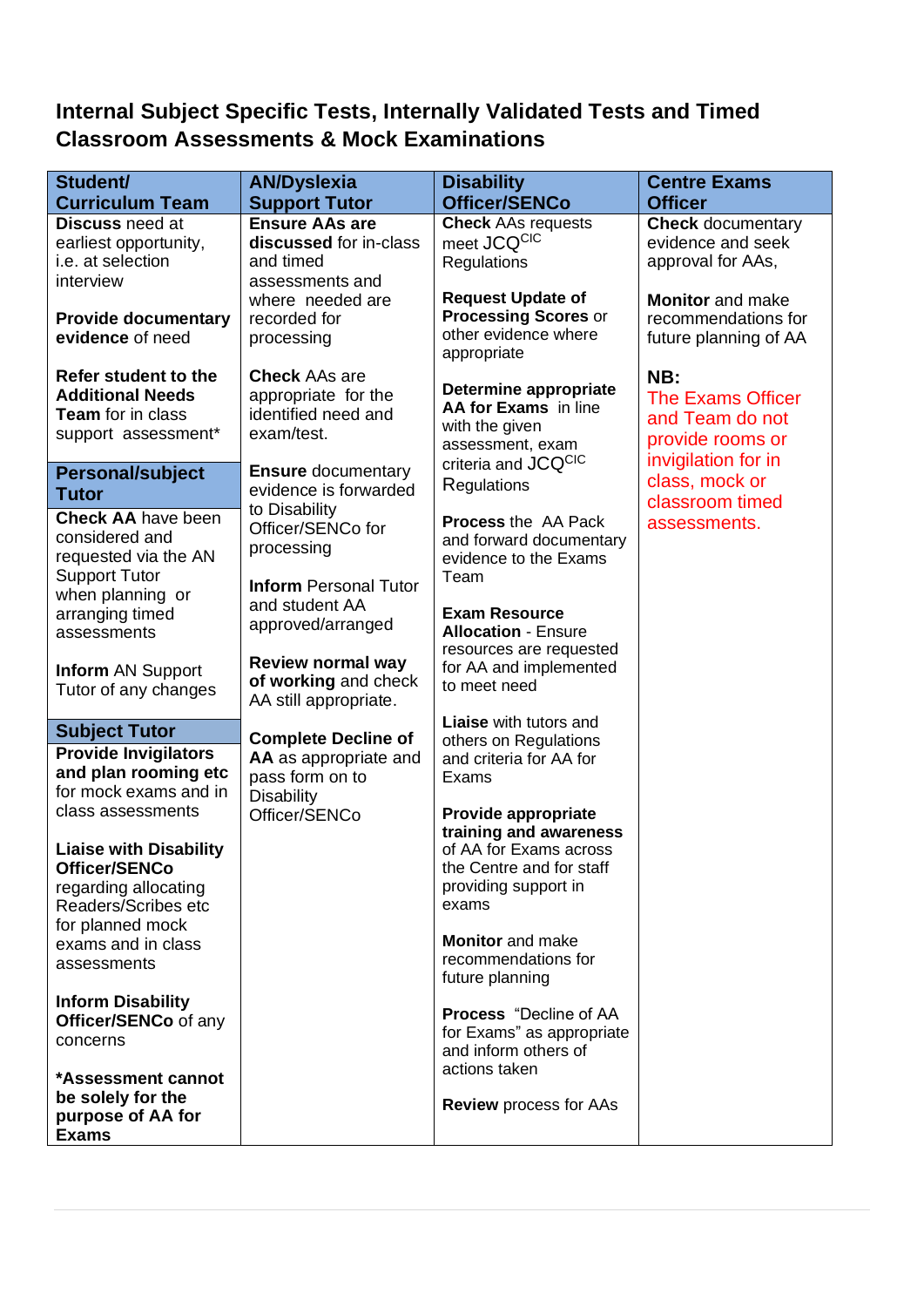# **Special Consideration, Appeals, Complaints and Concerns**

In the unusual situation that expected arrangements have not been provided, are inadequate or unforeseen events impact negatively on the candidate's performance in the exam, then concerns must be timely reported.

To enable the Centre to make requests to Exam Boards for Special Consideration (See also Special Considerations Policy) or to report events that have impacted on the candidate in the exam the Invigilator must be informed during or at the end of the exam.

For concerns raised after the day of the exam, then it should be reported directly to the appropriate member of staff via email usually:

- Support Tutor
- Disability Officer/SENCo
- Exams Officer

so that immediate and appropriate actions can be taken.

Appropriate processes are also in place via the usual Complaints and Appeals Procedure to enable concerns to be raised by candidates and/or parents.

NB: as of 2017-2018 the Centre has been advised that parents are no longer permitted to contact JCQCIC directly but must liaise with the Centre's Exams Officer.

# **Confirmation of Approval for AA for Exams**

Approval will be detailed on ProSolutions for each candidate. Staff will need to check they are advising students and parents correctly, as misinformation can cause distress. Please be aware that not all AA for exams are relevant to each subject area. Readers are not permitted for some exams, scribes are not permitted for others and Supervised Rest Breaks are not provided for short, on-line multiple-choice exams.

# **Data Protection and Confidentiality**

Student information for AA for Exams is stored and shared in line with the Centre's Policy and JCQCIC Regulations for Access Arrangements for Exams (2020-2021).

# **Other Documents Relevant to Exams and Access Arrangements:**

| <b>Disability Statement: Statement of Our</b><br>Commitment to Students with Learning<br>Difficulties and Disabilities - Equality Act 2014 | Disability Policy (Exams) – $JCQ^{/CIC}$<br><b>Regulations 2020-2021</b>                                    |
|--------------------------------------------------------------------------------------------------------------------------------------------|-------------------------------------------------------------------------------------------------------------|
| Exams Policy - JCQCIC Regulations 2020-2021                                                                                                | Word Processor Policy (Exams) JCQCIC<br><b>Regulations 2020-2021</b>                                        |
| <b>Special Consideration Policy - JCQCIC</b><br><b>Regulations 2020-2021</b>                                                               | Adjustments for candidates with disabilities<br>and learning difficulties -<br>JCQCIC Regulations 2020-2021 |